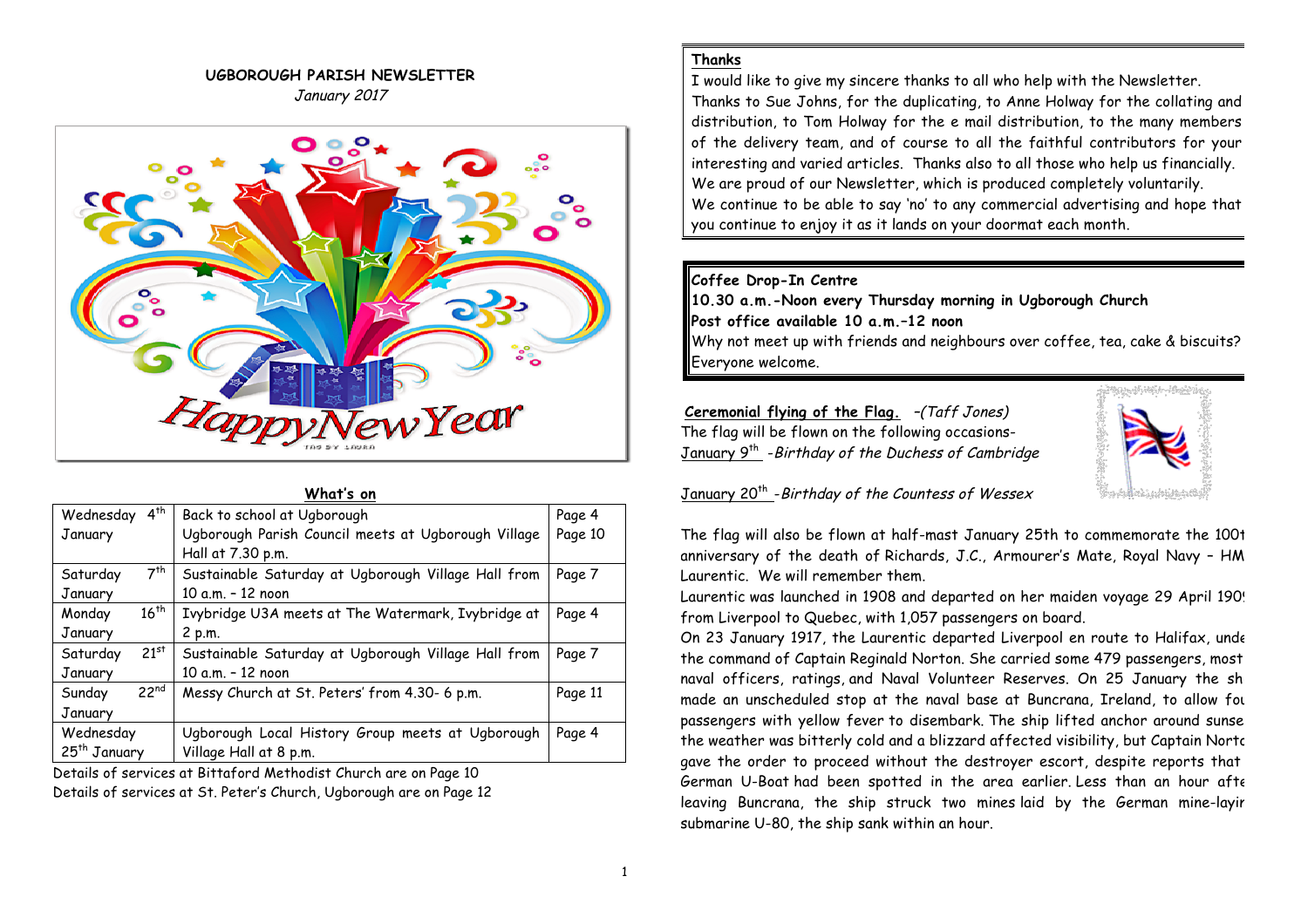Those who made it onto lifeboats faced extreme cold as low as  $13^{\circ}C$ (9 °F). Survivors rowed towards Fanad Lighthouse, and some were rescued by local fishing trawlers. In the morning, many were found frozen to death in their lifeboats, with their hands still gripping the oars. The official count lists 475 passengers on board at the time of sinking, meaning that only 121 survived, and 354 were lost in the disaster.

### **Ugborough and Bittaford Pre-School**-(incorporating breakfast club and after school club) Charity Number 1043499 Catherine Gwynne

Open 8 a.m.-6 p.m. Monday – Friday during term time in Ugborough Village Hall Baby and Toddler Group – Monday 10 -11.30 a.m. Contact 07763215455

### **admin@ugboroughandbittafordpre-school.org.uk**

We were delighted to raise £314.79 at the Christmas fair in the church, thank you to Philomena for organising and to everyone who supported our stalls. Thank you to John Ross for PAT testing all our electrical equipment in the village Hall. We have recently used some of our fundraising money to purchase a new listening station which has 6 sets of headphones so multiple children can listen to CDs and educational resources at the same time. They love it and don't realise they are learning at the same time!

We had a fantastic time at Pennywell Farm for our Christmas outing, 20 children went with staff, parents, grandparents and siblings in tow. They enjoyed the interactive nativity play with Mary riding on a real donkey, the wise men arriving on horseback and Gwen, Holly, Sofia, Marlie, Beth, Suki and Chloe joined in as beautiful angels.

Baby and toddler group continues to run in the village hall every Monday 10– 11.30 a.m. in term time. We have children attending from birth to 4. There is a baby corner with baby toys, alongside a selection of pre-school toys for the older children. There's also coffee and cake for the parents, grandparents and carers. If you know anyone who might like to come along, please ask them to just turn up when they can. It's very relaxed, informal and a good social get together for adults and children alike!

### **Ugborough Local History Group-** Merryl Docker

Happy New Year to all our members and friends!

We will venture into the mysterious world of espionage for our January talk. Jo us on Wednesday 25th January at 8 p.m. in Ugborough Village Hall for-

"MI6 in West Cornwall during WW2 and into the Cold War Years," a talk t Michael Griffiths. We think of Cornwall now as stunning scenery, beaches an holidays, let's find out more about the county's secret past.

Everyone welcome, member or not (non members to pay just  $£2$  on the door) so c bring folks along. See you soon.

### **The Beacon Federation -** Executive Headteacher - Mrs. Jane Byrne

Ugborough Primary School. (The emergency contact number is displayed in th windows of the school front office and porch way).

It was lovely to see so many of at our carol concert and nativity at the church at the end of term. After a bumper festive week with so much fun and excitement, we hope that you have been able to recharge those batteries, have fun and above all stay safe.

We are back at school on Wednesday 4th January.

A huge thank you to every member of our school community for your continued support and here's to a hardworking and fruitful new year.

### **Ivybridge U3A** - Jean Sherrell

The January General Meeting of Ivybridge U3A will be held on Monday 16 January at 2 p.m. in the Watermark.

Our speaker Lawrence Axworthy will talk about "The Bombing of Plymouth"

Ivybridge U3A is delighted that Ivybridge Town Council has awarded us the Nick Cummins Community Group of the Year 2016. We are proud to share this awar with the Bridge Youth Project.

"This is in recognition of the social and sharing outfit that has done a great deal 1 encourage the meeting of the third generation of the town, preventing lonelines and isolation of the over fifties. It has stretched minds, kept members fit an active and broadened horizons.

The dedication of the volunteers is well known within the community and thanks  $1$ the efforts of such groups; retirement has never opened so many doors and ket so many people busy."

Contact details

See our website for full details **www.ivybridge-u3a.org.uk** email **ivybridge.u3a@gmail.com** or phone 01364 724700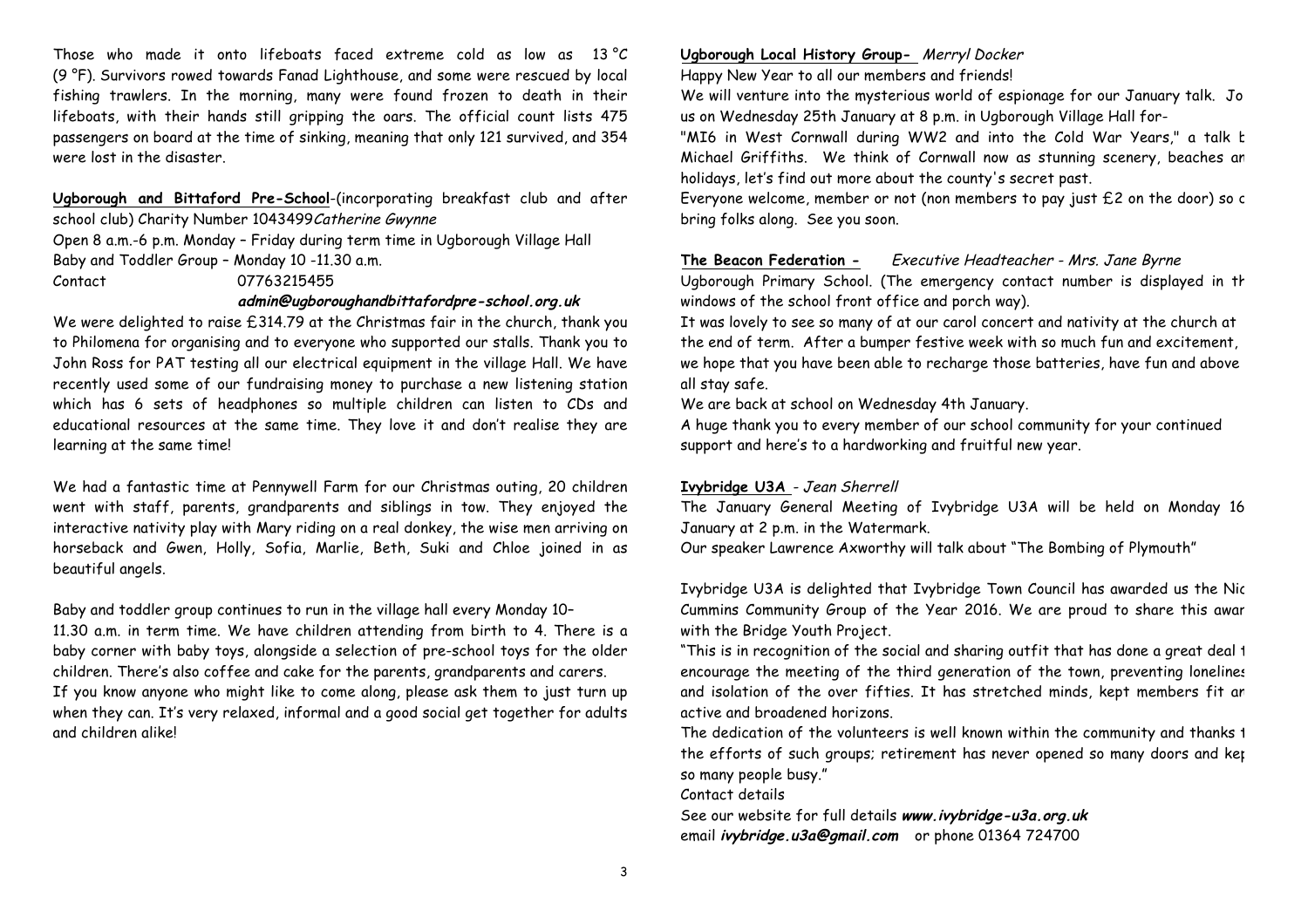### **Rainfall at Shellwood Hill** George Arnison

November saw the first named storm of the winter (Storm Angus) and the wettest day of the year so far, but overall less than in recent years and slightly below average rainfall. I recorded 135.5mm (5-1/4") at Shellwood Hill, which compares to the last four Novembers of 193mm (2015), 190mm (2014), 120.5mm (2013) and 237mm (2012), and a 7 year average of 152mm.



### **Beryl's Bookworms** -

Thanks to Sue for rather unexpectedly hosting our Christmas party- (hope you are soon fully mobile again, Jane).

Our celebrations included a delicious French style feast, games and singing!

Back to reality with our January read- Exposure by Helen Dunmore.

### **Traditional Christmas Market**

It was really lovely to see the church bustling with the Christmas market. The many stalls brought festive cheer and some superb crafts and gifts. Thanks to Philomena Jones for being the inspiration behind this community event.

(Speaking of whom.....thanks also for organising the excellent Senior Citizens' lunch. Thanks also to Sustainable Saturday and Ugborough Village Hall for sponsoring this happy event.)



**Your Stars Tonight**. The steamed dietor crouches over her lap top weaving the community net for Ugborough, while I crouch over min coaxing the light from the Orion Nebula 1,300 light years away ont my laptop screen. I glance up to see that rarest of things

Ugborough - an expanse of blue sky - and then hear the frantic fluttering of wing It is a Tortoiseshell butterfly roused from its hibernation by a combination c central heating and sunlight. I follow the advice of Mike - my butterfly exper from Bristol - and gently but firmly place it in a cardboard box, about six inc cube, loosely close the lid and put it on the top shelf of the refrigerato Hopefully it will go back to sleep and dream of the warm spring morning when it will be released to continue its life cycle.

I return to the lap top and the image of Orion's Nebula is also seething with lif for it shows dozens of newly born stars bursting with youthful thermonuclec energy. Their intense radiation turns the huge cloud of interstellar dust and gc into a maelstrom of light. This image is always among the first that every new an aspiring astrophotographer wants to capture and January is the ideal time as in th evening the constellation of Orion the Hunter strides across the South Han skyline in the South West. Look for the dagger that hangs from Orion's Belt - th central star is surrounded by a faint smudge of light. Viewed through binocular, or even better, through a telescope, the nebula begins to resolve into ghostly wist and tendrils like a morning mist over Dartmoor.

But modern cameras can collect so much more light than the human eye and whe combined with a modern telescope the lonesome photons which have travelle billions of miles from the nebula are shepherded back together in focus on my har drive. It was back in November I took my first photographs with the telescop fitted directly on to the camera and I needed about ten minutes of exposure 1 capture every tiny speck of light that has travelled over a thousand light years 1 reach my back garden in Ugborough.

Then I thank the late Richard Barker for a legacy that he left me just before h death. He was showing me how he kept the Ugborough Parish website up to dat and how he edited the photos using a free download called FastStone which wonderful for making unexciting photographs come to life. And so it does again – after a little fiddling the light from billions of miles away suddenly fills my scree It will not win any accolades on Sky at Night but I suddenly realise I am looking a my creation with the same pride as do the stall holders at Sustainable Saturdc when they look at their products spread out for sale  $-$  it's hard work, but it ho been hand crafted with love – no wonder we all smile.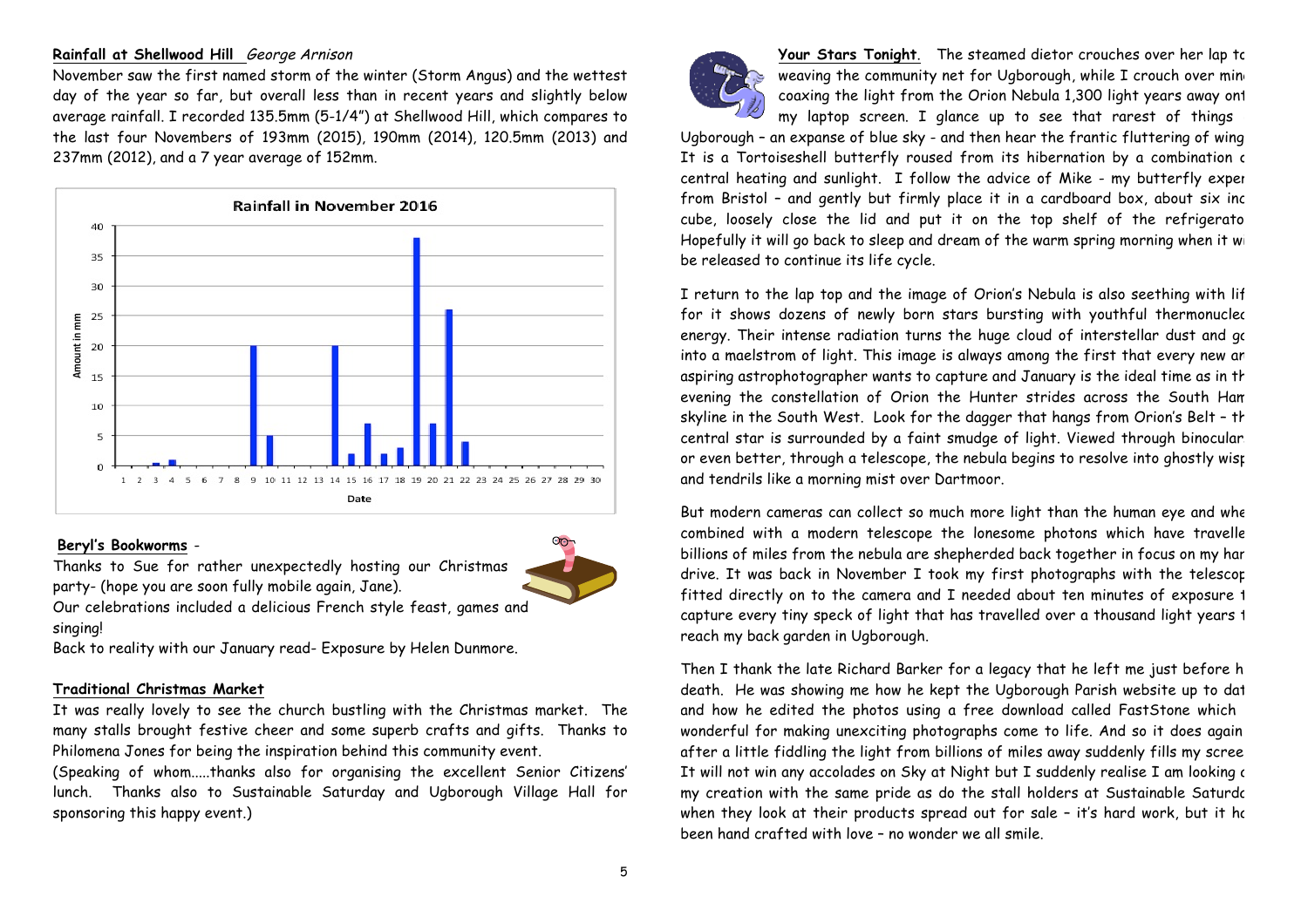### **Ugborough Sustainable Saturdays** –Sarah Scanlon

Our Bric a Brac table seems to be an integral part of the market now and with your generosity, we have managed to raise a considerable amount of money for various groups by donations given for items that you have discarded and other people have taken home with them.

I personally find it heart warming to see a young child clutching their spending money, coming away from the table with an item they will love that was owed by my own children many years ago.

There is generally a buzz around the Table when Kate puts items out but this month it was a hive of activity when a pile of Devon Life (1975/7) was discovered. It was just like Black Friday round the table. We run the collection for 3 months at a time.

To date this year, the following have been raised from this goldmine,

Church bell fund £240

Village Newsletter £200

Village web site £25

Chernobyl Children's life line £160

Senior Citizens' Christmas meal £200

And we are now embarking on a major fundraiser for the months ahead for a charity close to our hearts "Clic Sergant" a charity helping teenagers with cancer. So next time you look in your cupboards and drawers, think of the Bric a Brac table, Next time you pop into USS, look at the table and you never know, following on from the festive Season - there may be some Presents that you would like to see go to a better home!

A huge thank you to Kate Brampton. Without her organisation, patience and hard work, this would not happen. If you have anything that may be suitable for the table, please pass it onto Kate at USS (in the kitchen) or drop it into her house (opposite the village hall)

Thank you Dates for January are 7<sup>th</sup> and 21<sup>st</sup>.

# **Ugborough Dramatic Society Panto 2017 (1st-4th February)**

The tickets for Snow White and the Seven Dwarfs have completely SOLD OUT! If you missed out, contact Susan Williams at **susaninxite.@me.com** to check if there are any returns.

### **Samaritan's Purse Operation Christmas Child 2016 Shoebox Appeal Update -** Kate Brampton

Thank you to everyone who supported the Appeal this year.

Between us we have provided a total of 32 Gift Shoeboxes and their associate shipping costs for needy children overseas, which is fantastic. The shoeboxe started their journey after the Blessing Service on  $13<sup>th</sup>$  November 2016 via Shc Zone in Plympton.

We are endeavouring to track where as many of the shoeboxes are going as possible, and this will be done via those shoeboxes that were registered/paid for online. Hopefully we should hear in January/February which country/countrie these shoeboxes have gone to.

Several people have said they would like to do shoeboxes next year for the Apper - as most of you want to collect shoeboxes and items such as new toys, scho supplies, hygiene items etc for the shoeboxes during the year leading up 1 October, I am happy to confirm that the Appeal will definitely be on next yea Thank you once again for your support.

### **Ugborough Village Hall-** Stafford Williams

The Committee continues to operate on minimum manning having failed to have quorum in November we only had 4 for December's meeting. Without new member the committee will struggle to do new tasks and maintain a progressive facilit Please contact any committee member if you think you have a little time to spar to the community.

A special thank you to John Ross for doing all the PAT tests in the Hall – your attention was very much appreciated.

The fridge is now working properly and a steam cleaner was purchased to improve floor maintenance. The Committee provided sponsorship for the senior citizen Christmas meal in December, but thanks go to all the willing helpers wh contributed so much to the busy evening.

### **Ugborough Parish Council**

Clerk: Sarah Woodman Tel: 01364 661127 Email: **ugboroughpc@yahoo.co.uk** Website: **ugboroughparishcouncil.gov.uk**

Parish Council business has moved gently towards the end of 2016, with many c the same challenges and opportunities.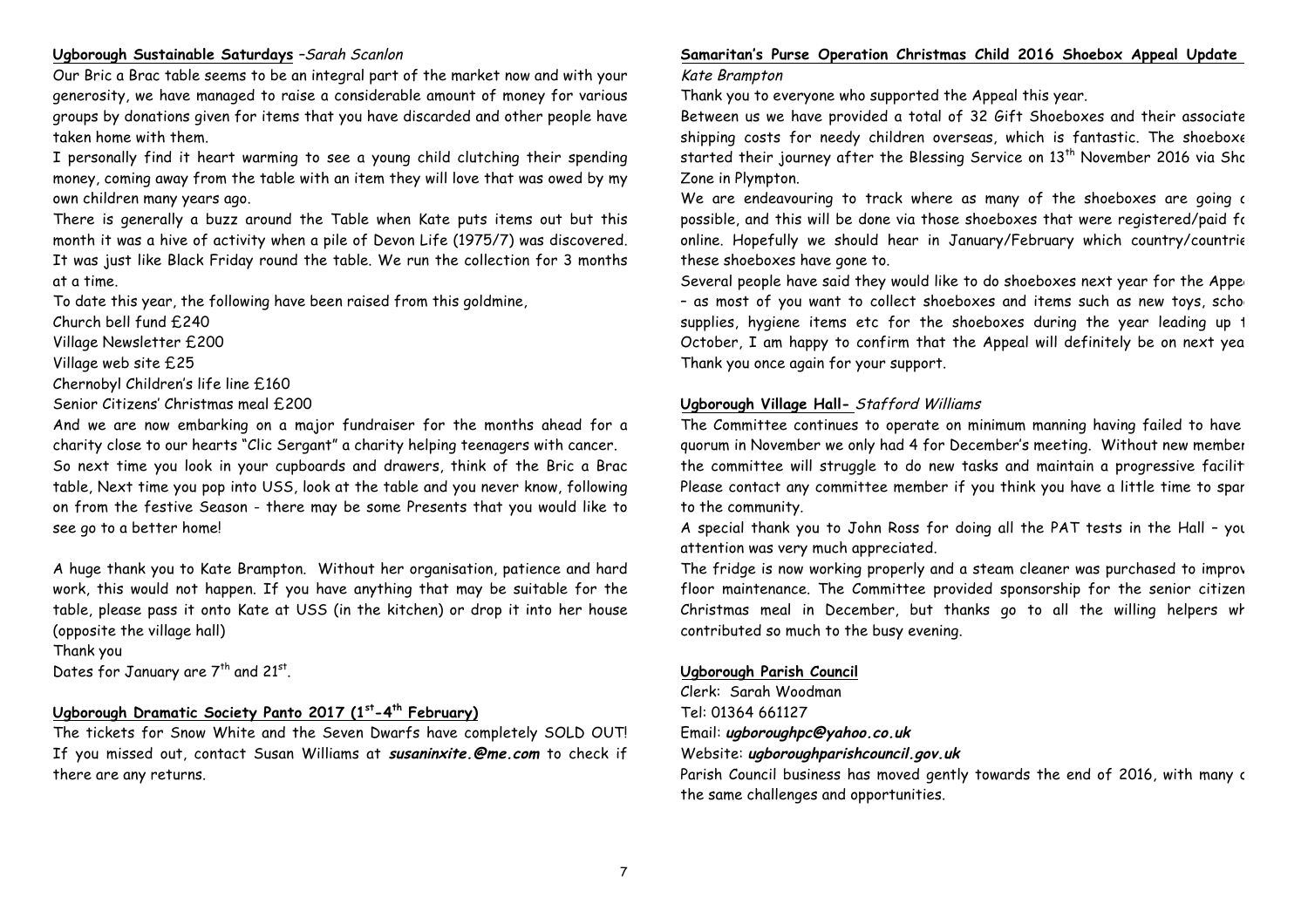**The Draft Neighbourhood Plan** Regulation 16 Consultation has been completed and we now have a frustrating wait for SHDC to collate responses so that amendments can be made to the draft Plan

**The travellers at Hillhead** attended the December Parish Council Meeting and confirmed that they would move if an alternative site was provided – but SHDC has yet to find a site, so we are no further on there.

**Planning applications** – only one, to allow the studio at Burnside, Avonwick to be used as an independent dwelling, which drew a 'Neutral' response from Councillors. An appeal has been submitted for the proposed two new dwellings at 1 Filham Cottages, to which the Parish Council had previously objected.

**Bittaford** environmental concerns have moved forward: DCC will be cutting back the brambles overgrowing the pavement; Network Rail has advised that the vegetative waste below the viaduct will rot down and it is keeping the redundant Brunel viaduct under review; DCC Highways are looking into 'containment' of the parapet behind the new Bittaford bus shelter; and the holes in the tarmac where the shelter was placed temporarily will be reinstated. The new bus shelter should be delivered in December, which will be a relief for all those passengers currently suffering from the elements! Volunteers are out replanting the tubs, with the help of funding from DNPA and DCC, and I am looking forward to seeing the results.

**The BT phone box** at Wrangaton is likely to disappear, although the phone box at Godwell Lane may be retained on social grounds. Following a community request, the Parish Council has applied to buy the Bittaford phone box so that it may be used as a book exchange.

**Town and Parish (TAP) grant applications** Support has been given to the bid from Ivybridge Town Council, South Hams CVS & Beacon Medical Group towards a social prescriber/community co-ordinator; and from Four Rivers Dementia Action Alliance towards meeting and training costs. Ugborough and Ermington Parish Councils have submitted a funding bid for cricket equipment.

**Greater Dartmoor LEAF** is running a funding programme focussed on the rural economy, with grants of £2,500-£100,000, up to 40% of the total cost. The fund is available for farmers, local rural businesses, rural community organisations and those wanting to start a business. Projects must support the rural economy by developing and growing local businesses and creating jobs. The LEAF area covers the whole of Ugborough Parish and applications should be made to **http://drcompany.co.uk/gdleaf/**

**B3196 Pinch points** Local businesses are also asked to support improvements to the B3196 by emailing DCC Highways at **csc.roads@devon.gov.uk** to highlight the economic disruption arising from the pinch points – apparently that is the only ground on which funding may be made available.

The next Parish Council Meeting will be held on Wednesday 4<sup>th</sup> January, startir at 7.30 p.m., when the precept and budget will be discussed. Agenda and minute will be displayed on the noticeboards and website.

| Bittaford Methodist Chapel Jutta Berger 01752 698381                                      |  |  |
|-------------------------------------------------------------------------------------------|--|--|
| Please come and join us - we look forward to welcoming you. Our services start            |  |  |
| at 10.30 a.m. unless otherwise stated-                                                    |  |  |
| Sunday January 1 <sup>st</sup> - Mrs. Hannah de Bourcier                                  |  |  |
| Sunday January 8 <sup>th</sup> - 2.30 p.m.- Rev. Simon Leigh- Sacrament of Holy Communion |  |  |
| ' Sunday January 15 <sup>th</sup> - Mrs. Brenda Youngs                                    |  |  |
| Sunday January 22 <sup>nd</sup> - Rev. David Youngs                                       |  |  |
| Sunday January 29 <sup>th</sup> - Mr. Keith Angilley                                      |  |  |
| Our Hall is available for hire. We have a small Tea Kitchen. All enquiries                |  |  |
| contact: Jutta Berger as above or e-Mail to: juttaberger@tiscali.co.uk                    |  |  |
| $\%$ Green Pastures Coffee Bar for families with small children.                          |  |  |
| Open every Friday from 10 a.m. 'til 12 noon including School Holidays!                    |  |  |

### **Village services.**

A reminder that you can visit the Devon Libraries Mobile Library Service at Ugborough Square, Tuesdays from 9.30 a.m.-10 a.m. every 4 weeks. The date for January is 10<sup>th</sup> .And don't forget to visit your Post Office in Ugborough Church c Tuesday afternoon from 1.30-3.30 p.m. and Thursday morning from 10 a.m. to 12 noon.

### **St. Peter's Church, Ugborough NON COMMUNION SERVICES**

By now you will be aware that since September, the churches in the Three River Mission Community have been holding two services a month, which are not Communion services. These have been lay led (members of the church congregatic plan and lead these services).

Having experienced these services, if you feel you would like to explore helping 1 plan, lead or help with reading the bible or taking the prayers in the service. please do speak with me. In the New Year we plan to hold a couple of Wednesdc and Saturday morning sessions so you can explore this further.

The dates for Bishop Sarah's visit to our Mission Community have been altered and they are now the 27th, 28th and 29th January 2017.

(Thank you to all who contributed to our wonderful community Carol Service. What a joyful occasion!)